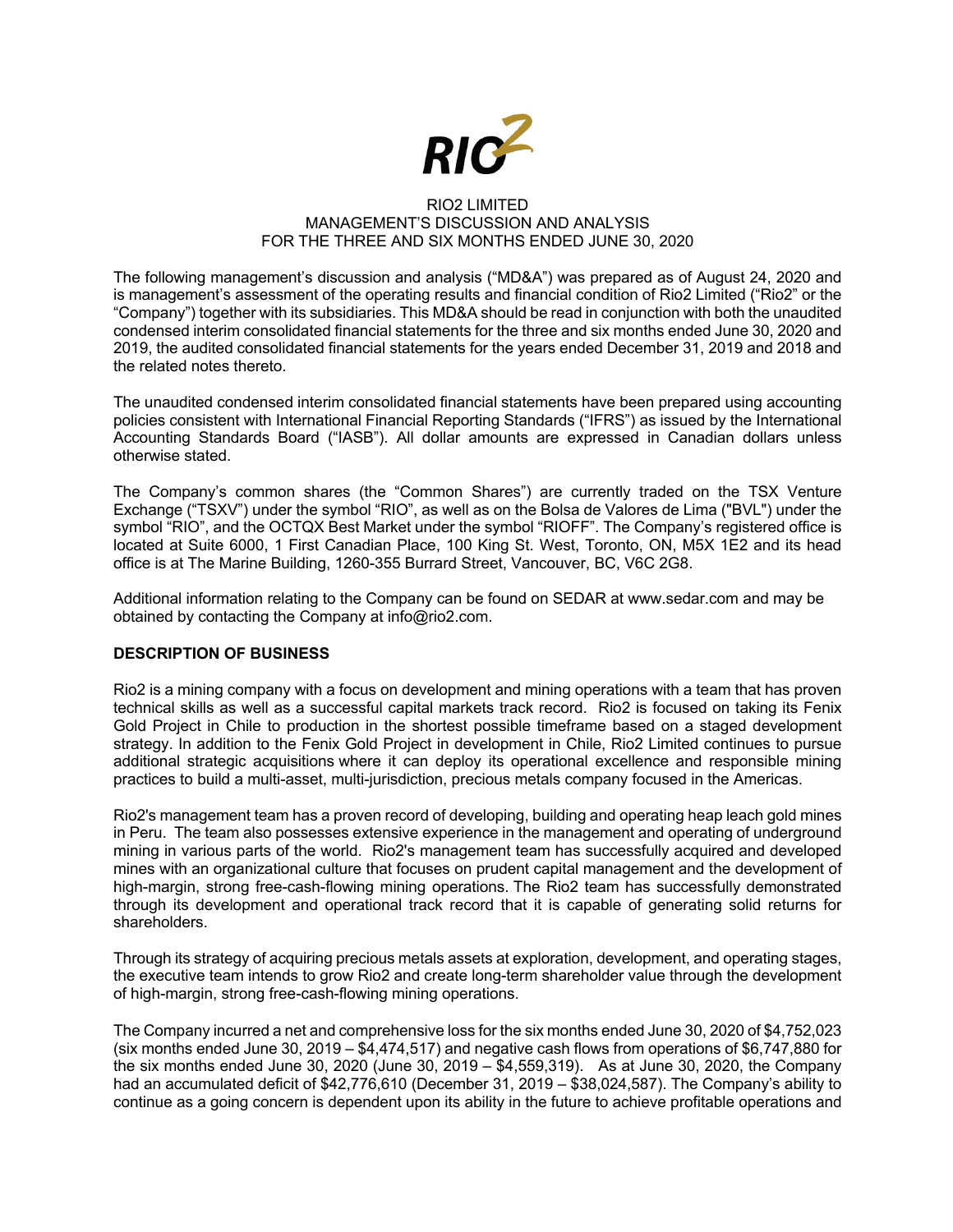in the meantime, to obtain the necessary financing to repay its liabilities when they become due. External financing will be sought to finance the operations of the Company and enable the Company to continue its efforts towards the exploration and development of its mineral properties. This condition, along with other matters set forth in the financial statements, indicates the existence of a material uncertainty that may cast significant doubt about the Company's ability to continue as a going concern. The financial statements do not include adjustments to the amounts and classification of assets and liabilities that might be necessary should the Company be unable to continue as a going concern.

On March 18, 2020 Rio2 provided an update on Covid-19. The Company advised that all of its personnel are working from home and continuing to manage the affairs of Rio2 via the Company's virtual business platform. The Company will continue to monitor events closely and follow guidance from local, provincial and governmental health authorities in Canada, Peru and Chile, to ensure Rio2's business practises are aligned with the latest recommendations.

On April 15, 2020, Rio2 announced that it had completed the strategic acquisition of Compañía Minera Paso San Francisco S.A. ("MPSF"). MPSF owns strategic mining infrastructure and facilities located adjacent to Rio2's Fenix Gold Project in Chile. MPSF was acquired by Rio2 for USD \$1.5 million from Inversiones Alxar S.A. ("Alxar"), a subsidiary of Empresas Copec S.A., a large Chilean industrial conglomerate.

The existing MPSF processing plant was established in the early 1990s by a previous owner to process gold and silver ore from the nearby Can-Can, Arqueros and Caique mines. Processing of ore from those mines ceased in 2005 and between 2008 and 2013, the plant reprocessed the tailings produced from previous ore processing at the production rate of 800 tonnes per day. In 2013, MPSF acquired the processing plant and associated infrastructure which have remained inactive since then. The acquisition of MPSF brings several strategic benefits to Rio2 and its optimization plans for the development of its nearby Fenix Gold Project, currently guided to commence construction in Q4 2021. Subsequent to the acquisition of MPSF, the name of MPSF to was changed to Lince S.A. ("Lince").

On April 20, 2020, Rio2 announced that it has submitted its Environmental Impact Assessment ("EIA") for the construction and operation of its Fenix Gold Project to the Chilean Environmental Impact Assessment System. The objectives of the EIA are to identify, prevent, minimize, correct and mitigate any potential impacts to the environment or the social framework of the Fenix Gold Project.

The EIA presented to the Environmental Assessment Service, Atacama Region was prepared by Minería y Medio Ambiente Limitada ("MyMA"), the Company's highly experienced environmental and permitting consultants, in conjunction with senior members of the Rio2 and Fenix Gold team. Work on the EIA commenced in November 2018 with the preparation of an Environmental Baseline Study which included the documentation of flora, fauna, climate, air quality, archeological sites, hydrogeology, soil usage, geology, geomorphology, hydrogeology, geochemistry, water quality, paleontology, landscape, noise and vibrations along with a socio-demographic survey and ecosystem characterization during the various seasons of the year. The Environmental Baseline Study was completed in January 2020.

The EIA has been prepared to support the project outline of the Fenix Gold Project as defined in the Pre-Feasibility Study with an effective date of August 15, 2019. Approval of the EIA is anticipated for Q2 2021.

On April 30, 2020 Rio2 announced that it had retained BUYINS.NET, http://www.buyins.net, a leading provider of Regulation SHO compliance monitoring, short sale trading statistics and market integrity surveillance.

On May 19, 2020, Rio2 announced that made two key appointments to its Fenix Gold Project management team as the project progresses through the Environmental Impact Assessment review and approval process and prepares for construction, currently guided for Q4 2021. The appointees are Mr. Flavio Fuentes Olivares as Manager, Legal and Permitting and Mr. Edgardo Briones Landauro as Construction Manager.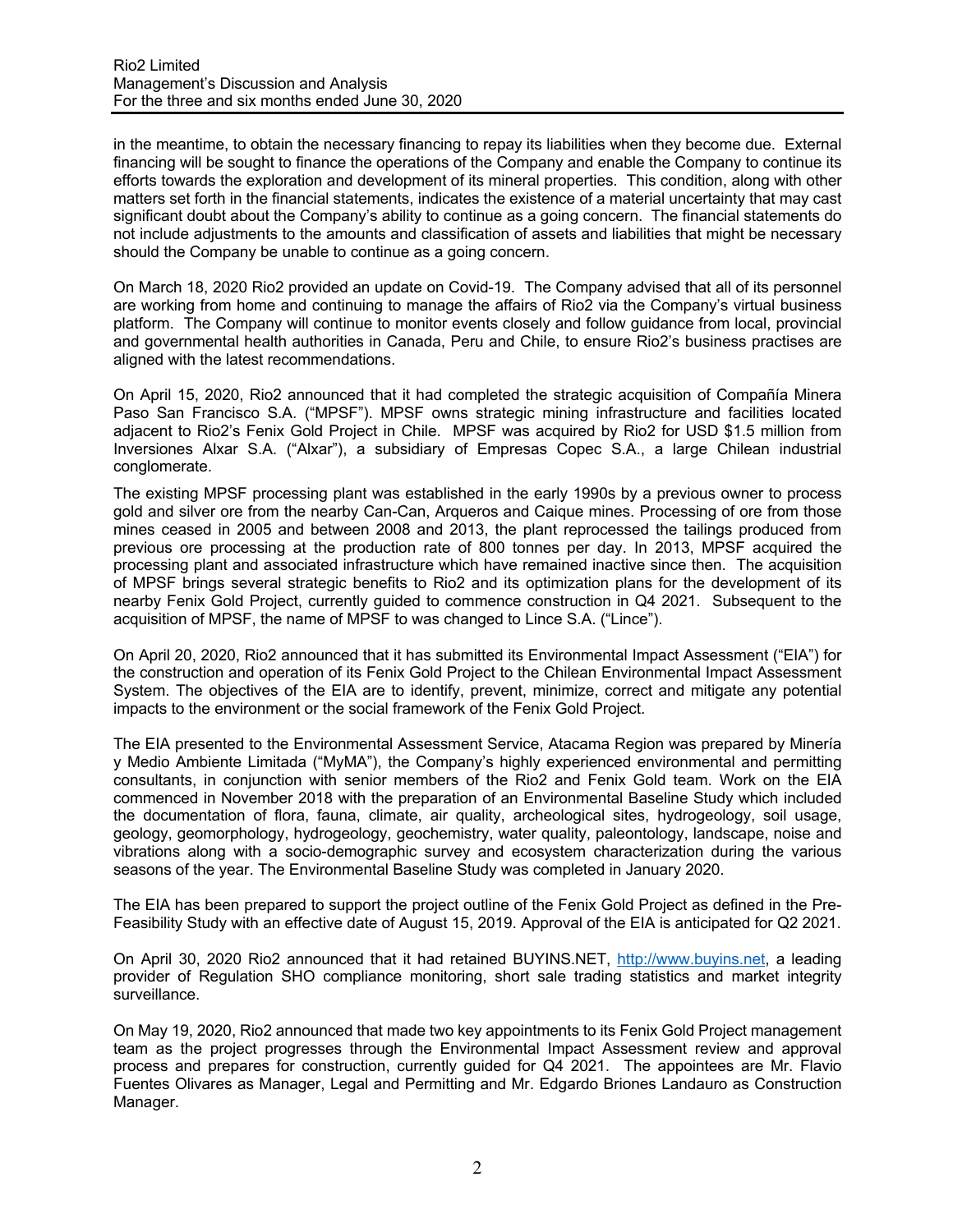On June 26, 2020, Rio2 announced the results of voting at its Annual and Special General Meeting of Shareholders held on Thursday, June 25, 2020. A total of 110,971,161 common shares were voted, representing 61.04% of 181,807,452 shares issued and outstanding as at the record date of the meeting. Shareholders voted in favor of all items put forward by the Board of Directors and management. All seven of the individuals nominated for the board of directors were elected. Shareholders also voted in favor of (i) reappointing Grant Thornton LLP as auditors of the Company for the ensuing year and authorizing directors to fix their remuneration; and (ii) approving and ratifying the 2018 Rio2 Stock Option Plan.

The Company also announced on June 26, 2020 that it granted 3,850,000 incentive stock options (the "Stock Options") to purchase Rio2 common shares to directors, officers, employees and consultants pursuant to Rio2's Stock Option Plan. These Stock Options have an expiry date of June 26, 2025 and will vest as to 1/3 thereof on each of the first, second and third anniversaries of grant. Each Stock Option entitles the holder to purchase one Rio2 common share at a price of \$0.65 for a period of five years from the date of grant.

On July 7, 2020, Rio2 announced that it has taken another key step towards the development of its Fenix Gold Project located in Chile by selecting STRACON S.A. as the lead mining services contractor for the Fenix Gold Project.

Both companies have executed an early contractor involvement agreement ("ECI Agreement") for early works associated with contract mining services. Under the ECI Agreement, the parties will work exclusively over the coming months to further optimize the mining and civil construction aspects of the Project and conclude contract documentation.

The scope of the mining services contract will include mining of ore at the rate of 7.3M tonnes per annum (20,000 tonnes per day), waste mining, drilling, blasting, hauling, supply of operating personnel and mining equipment, supervision and management, dust suppression and road maintenance. The scope also includes water transportation from Copiapó to the mine site and maintenance of the entire mobile fleet of equipment plus all pre-mining and civil construction activities including the construction of platforms, leach pad, ponds, access roads and waste material deposits.

The financial terms of the mining contract will utilize an alliancing-style commercial framework based on the mine plan, methodologies and productivity estimate assumptions contained in the Fenix Gold Project Pre-Feasibility Study with an effective date of August 15, 2019.

On July 7, 2020, Rio2 also announced that Andrew Cox, Senior Vice President Operations, was appointed Executive Vice President and Chief Operating Officer. Andrew's appointment is a positive and logical step as he has led the technical work for the Fenix Gold Project over the past 2 years from our technical office in Lima and will continue to leverage his extensive experience having built and operated the La Arena and Shahuindo mines in Peru.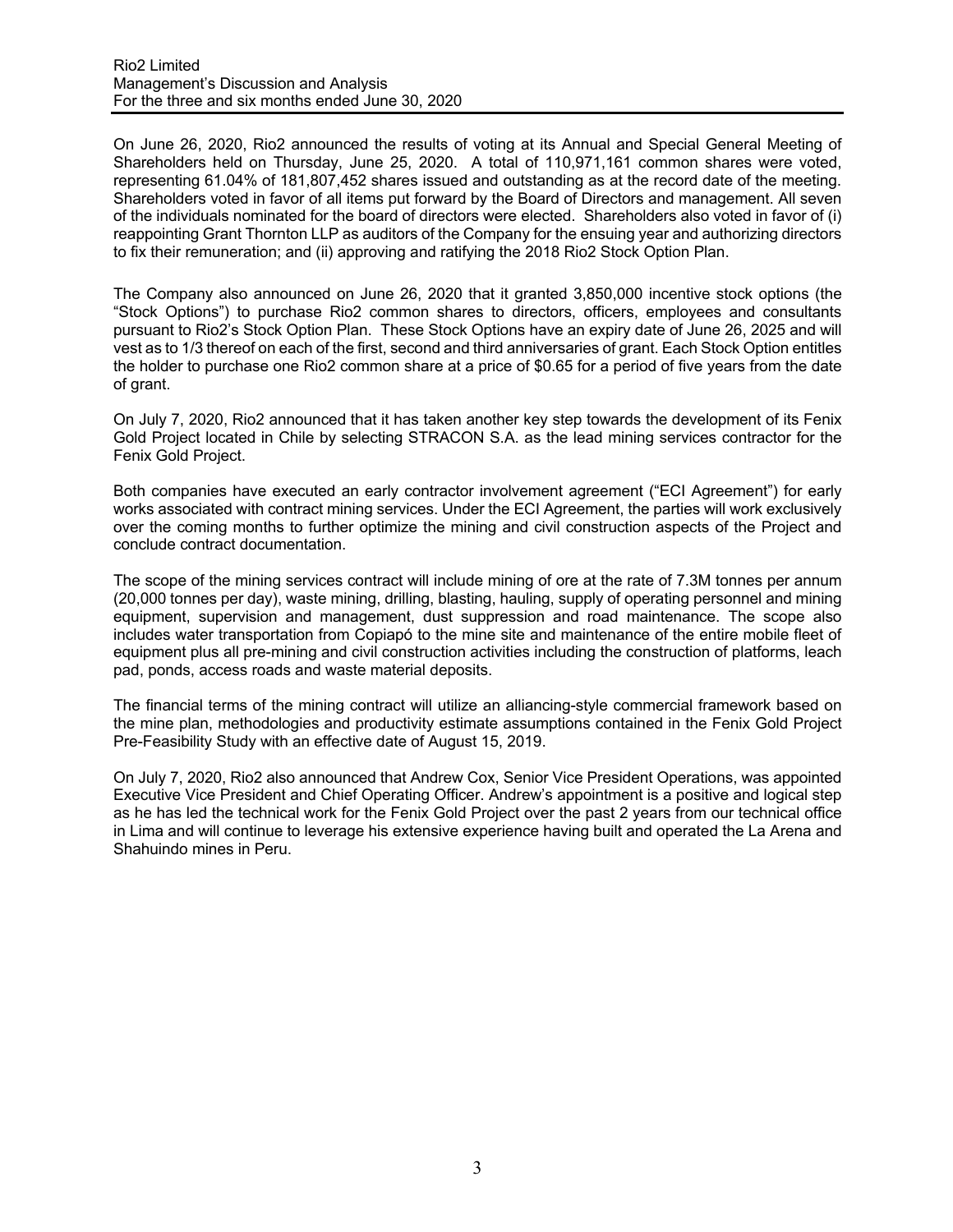# **REVIEW OF PROPERTIES**

#### *Exploration and Evaluation Assets*

|                            | <b>Fenix Gold Project</b><br>Chile | <b>Anocarire Gold</b><br><b>Project Chile</b> | Total |            |  |
|----------------------------|------------------------------------|-----------------------------------------------|-------|------------|--|
| Balance, December 31, 2018 | 53.089.535<br>SS.                  | 6,250,166                                     | S     | 59,339,701 |  |
| Additions                  | 5,375,095                          |                                               |       | 5,375,095  |  |
| Option income received     |                                    | (796,140)                                     |       | (796, 140) |  |
| Effect of exchange rate    |                                    | (266,366)                                     |       | (266,366)  |  |
| Balance, December 31, 2019 | 58,464,630<br>S.                   | 5,187,660                                     | S     | 63,652,290 |  |
| Additions                  | 2.719.348                          |                                               |       | 2.719.348  |  |
| Effect of exchange rate    |                                    | 236.096                                       |       | 236,096    |  |
| Balance, June 30, 2020     | \$61,183,978                       | 5.423.756                                     |       | 66.607.734 |  |

#### Fenix Gold Project (Chile)

On July 24, 2018, the Company acquired the Fenix Gold Project. Evaluation related costs were capitalized to the asset from the date of acquisition by Rio2. Additions to the Fenix Gold Project included drilling, technical consultant fees, equipment rentals and acquisition of Lince.

#### Anocarire Project (Chile)

On July 24, 2018, the Company acquired the Anocarire Gold Project. Upon acquisition, the value of \$6,317,160 was assigned to Anocarire based on the \$4.8 million USD option payment that may be paid to Rio2 by Andex Minerals, a company controlled by a former director of Atacama Pacific. During the year ended December 31, 2018, a payment of \$200,000 USD was received. During the year ended December 31, 2019, a payment of \$600,000 USD was received. On June 19, 2020, the agreement as revised so that Andex Minerals may pay Rio2 \$5 million USD by December 31, 2020, as well as pay a 1.5% net smelter return for all mining products from the start of commercial production of the mining concession.

Payments under this agreement are being recorded as a reduction of the exploration and evaluation asset.

## **SUMMARY OF QUARTERLY RESULTS**

The following table sets out selected quarterly financial information and is derived from the financial statements prepared by the Company's management.

| Quarter Ended      | Revenue                  | Net Loss        | Loss Per Share | <b>Total Assets</b> |
|--------------------|--------------------------|-----------------|----------------|---------------------|
| June 30, 2020      | \$<br>$\blacksquare$     | \$<br>2.684.551 | \$<br>0.01     | \$<br>91.812.923    |
| March 31, 2020     |                          | 2,067,471       | 0.01           | 89.863.306          |
| December 31, 2019  |                          | 3.537.104       | 0.03           | 94.054.428          |
| September 30, 2019 | $\overline{\phantom{0}}$ | 2,380,910       | 0.02           | 93.841.016          |
| June 30, 2019      |                          | 2.172.297       | 0.01           | 73.987.762          |
| March 31, 2019     |                          | 2,302,221       | 0.01           | 76,771,755          |
| December 31, 2018  |                          | 3,774,938       | 0.04           | 71,174,221          |
| September 30, 2018 |                          | 938.744         | 0.01           | 68,812,368          |

As the Company's projects are still in the exploration and evaluation stage, the Company continues to incur losses each quarter and the trend remains unchanged for the near future. Increased losses are likely to occur as the Company is now more actively evaluating potential opportunities.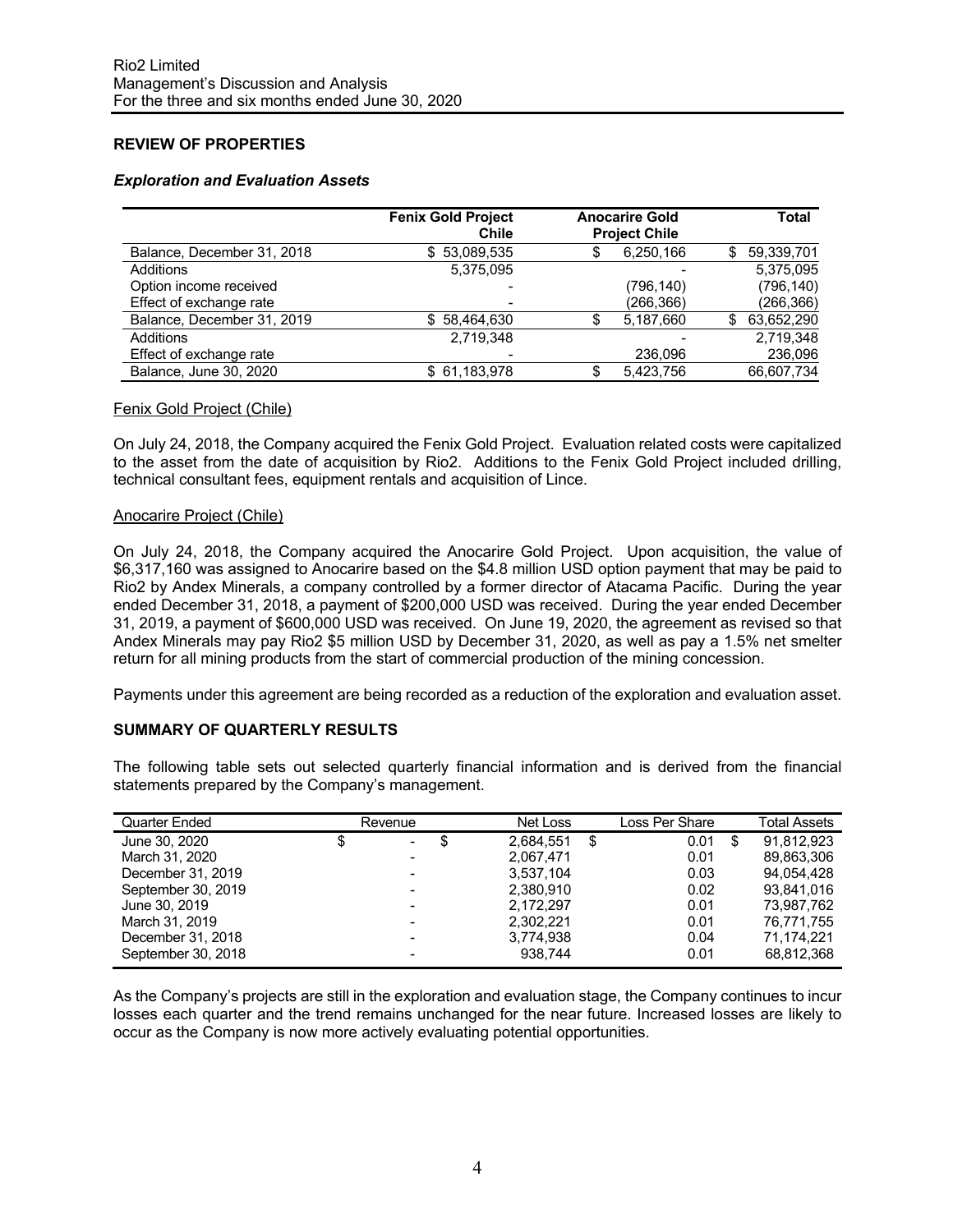# **RESULTS OF OPERATIONS FOR THE THREE MONTHS ENDED JUNE 30, 2020**

The principal business activity during the three months ended June 30, 2020 was the further development of the Fenix Gold Project, as well the evaluation of other precious metal projects that can be developed into mines with a goal towards their acquisition.

The Company recorded a loss of \$2,684,551 compared to a loss of \$2,172,297 for the same period in 2019. The increase in loss in 2020 was primarily due to an increase in share based compensation and investor relation expenses, as well as other expense categories, as follows:

- Share based compensation of \$544,120 for the three months ended June 30, 2020 compared to \$261,802 for the three months ended June 30, 2019. The increase is due to the timing of vesting of the stock options and RSUs.
- Investor relations expenses of \$160,826 for the three months ended June 30, 2020 compared to \$39,430 for the three months ended June 30, 2019. The increase was due to an increase in conference fees, as well as outsourcing of investor relations activities.
- Exploration costs of \$92,235 for the three months ended June 30, 2020 compared to \$29,831 for the three months ended June 30, 2019. The increase is due to more projects being evaluated.
- Directors fees of \$39,049 for the three months ended June 30, 2020 compared to \$0 for the three months ended June 30, 2019. The increase was due to the decision to remunerate non-executive directors with cash commencing July 2019, due to increased activity of the Company with the private placement in August 2019 and the filing of the NI 43-101 in October 2019.

The increases in net expenses were partially offset by the following:

- Interest income of \$39,519 during the three months ended June 30, 2020 compared to \$0 for the three months ended June 30, 2019. The increase was due to excess cash being invested in GICs during the three months ended June 30, 2020.
- Professional fees were \$233,614 for the three months ended June 30, 2020 compared to \$392,988 for the three months ended June 30, 2019. This decrease was primarily due to a decrease in legal expenses and advisory fees relating to evaluating projects.

## **RESULTS OF OPERATIONS FOR THE SIX MONTHS ENDED JUNE 30, 2020**

The principal business activity during the six months ended June 30, 2020 was the further development of the Fenix Gold Project, as well the evaluation of other precious metal projects that can be developed into mines with a goal towards their acquisition.

The Company recorded a loss of \$4,752,023 compared to a loss of \$4,474,517 for the same period in 2019.

The increase in loss in 2020 was primarily due to an increase in share based compensation and investor relation expenses, as well as other expense categories, as follows:

- Share based compensation of \$1,148,444 for the six months ended June 30, 2020 compared to \$834,416 for the six months ended June 30, 2019. The increase is due to the timing of vesting of the stock options and RSUs.
- Investor relations expenses of \$275,950 for the six months ended June 30, 2020 compared to \$60,330 for the six months ended June 30, 2019. The increase was due to an increase in conference fees, as well as outsourcing of investor relation activities.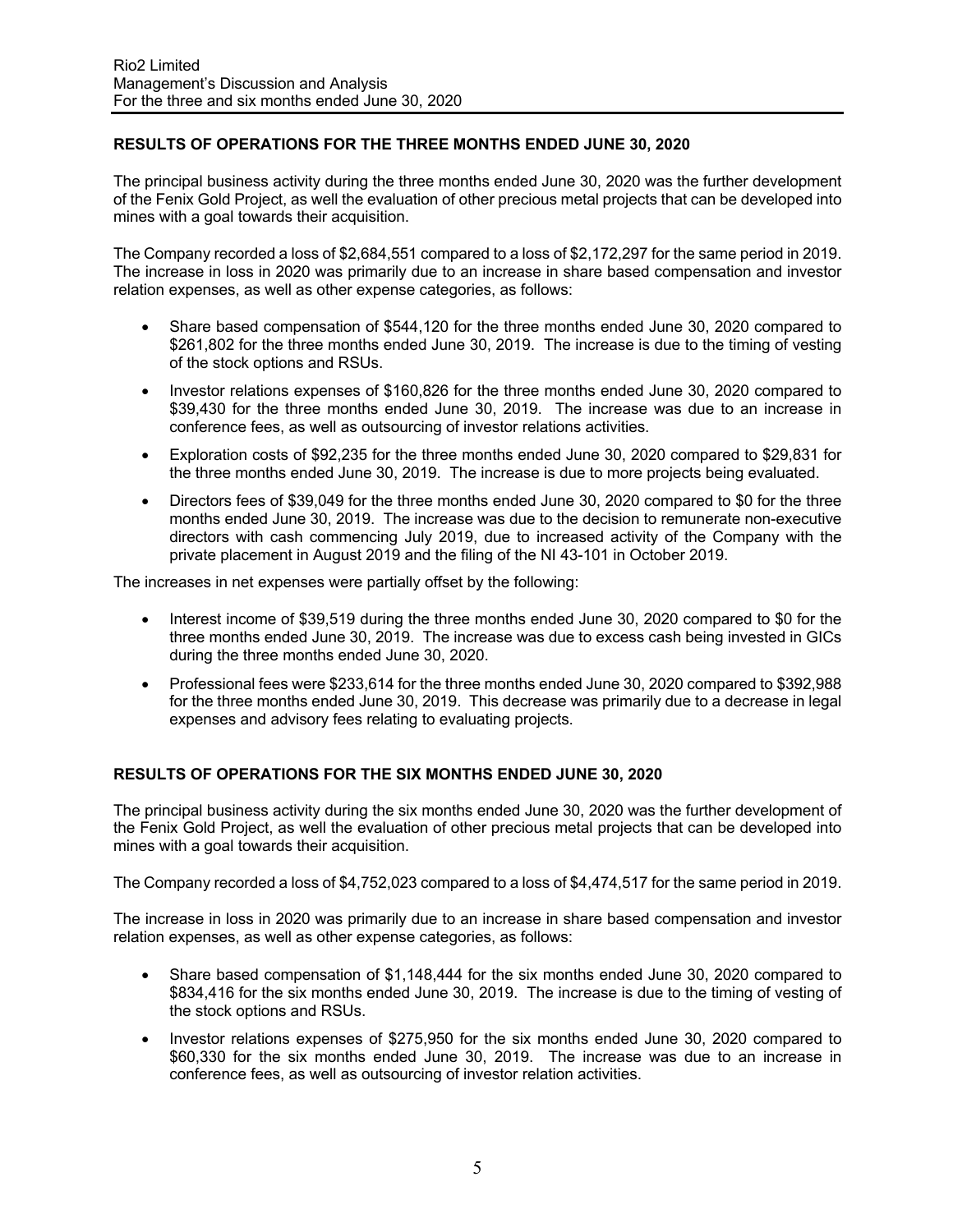- Exploration costs of \$103,560 for the six months ended June 30, 2020 compared to \$55,417 for the six months ended June 30, 2019. The increase is due to more projects being evaluated.
- Directors fees of \$95,250 for the six months ended June 30, 2020 compared to \$0 for the six months ended June 30, 2019. The increase was due to the decision to remunerate non-executive directors with cash commencing July 2019, due to increased activity of the Company with the private placement in August 2019 and the filing of the NI 43-101 in October 2019.

The increases in net expenses were partially offset by the following:

- Interest income of \$96,896 during the six months ended June 30, 2020 compared to \$0 for the six months ended June 30, 2019. The increase was due to excess cash being invested in GICs during the six months ended June 30, 2020.
- Professional fees were \$332,516 for the six months ended June 30, 2020 compared to \$515,424 for the six months ended June 30, 2019. This decrease was primarily due to a decrease in legal expenses and advisory fees relating to evaluating projects.
- Travel expenses were \$75,267 for the six months ended June 30, 2020 compared to \$186,280 for the six months ended June 30, 2019. The decrease was due to curtailment of travel due to Covid-19 safety concerns.

# **RELATED PARTY TRANSACTIONS AND BALANCES**

Key management consists of the Board of Directors and senior management. Senior management is defined as the President & CEO, and Executive Vice Presidents. Key management compensation for the three months and six ended June 30, 2020 and 2019 was as follows:

|                                                        | Three months ended June 30, |         |  | Six months ended June 30, |  |             |  |             |
|--------------------------------------------------------|-----------------------------|---------|--|---------------------------|--|-------------|--|-------------|
|                                                        |                             | 2020    |  | 2019                      |  | 2020        |  | 2019        |
| Senior management – consulting and<br>employment costs |                             | 344.688 |  | 536.898                   |  | 689.376     |  | 715.456     |
| Share-based compensation                               |                             | 345.350 |  | 127.669                   |  | 718.076     |  | 391,304     |
|                                                        |                             | 690.038 |  | 664.567                   |  | \$1,407,452 |  | \$1,106,760 |

In addition to the compensation for directors and officers, the Company had the following transactions with related parties:

- (a) During the three months ended June 30, 2020, the Company incurred legal fees of \$14,577 (2019 - \$43,584) to a firm in which a former director (who ceased being a director on May 28, 2019) of the Company was a partner. During the six months ended June 30, 2020, the Company incurred legal fees of \$18,723 (2019 - \$112,309) to a firm in which a former director of the Company is a partner.
- (b) During the three months ended June 30, 2020, the Company incurred management fees of \$75,000 (2019 - \$74,668) to a company in which a director of the Company is the owner. During the six months ended June 30, 2020, the Company incurred management fees of \$149,774 (2019 - \$149,608) to a firm in which a director of the Company is the owner.

## **FINANCIAL CONDITION, LIQUIDITY AND CAPITAL RESOURCES**

The Company is an exploration and evaluation stage company seeking additional opportunities. The business of exploring for minerals involves a high degree of risk and there can be no assurance that any of Company's current or future exploration programs will result in profitable mining operations. The Company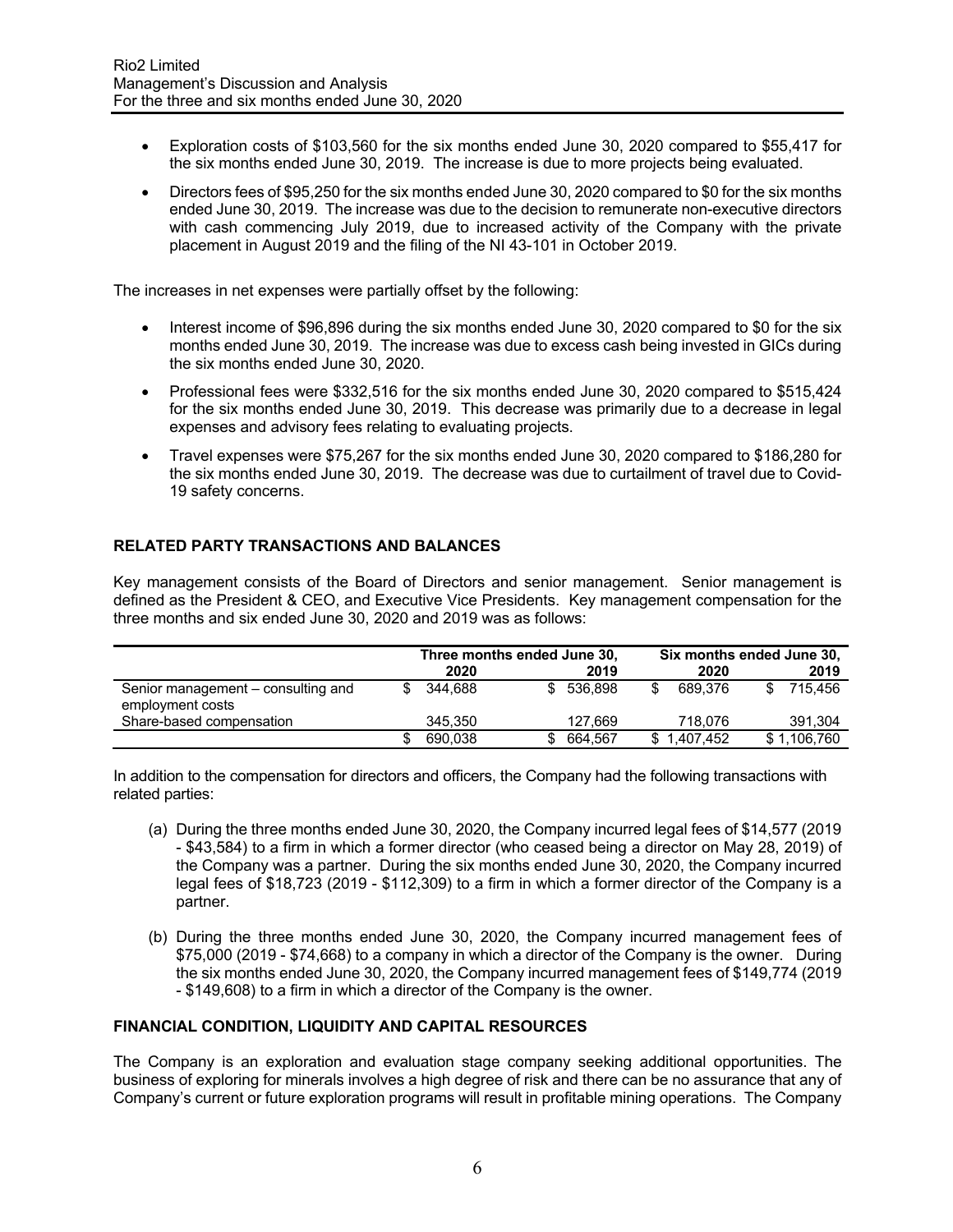has no source of revenue and has significant cash requirements to meet its administrative overhead and maintain its mineral interests.

The financial statements were prepared on a "going concern" basis, which assumes that the Company will be able to realize its assets and discharge its liabilities in the normal course of business. As of June 30, 2020, the Company had a working capital surplus of \$9,288,007 (December 31, 2019 – \$15,819,198). The Company does not currently hold any revenue-generating properties and thereby continues to incur losses.<br>As at June 30, 2020, the Company had an accumulated deficit of \$42,776,610 (December 31, 2019 – \$38,024,587).

As of June 30, 2020, the Company has cash totalling \$2,678,240 (December 31, 2019 - \$5,410,836), short term investments of \$7,062,402 (December 31, 2019 - \$15,819,198) and current liabilities of \$748,367 (December 31, 2019 - \$3,870,208). The current liabilities are accounts payable of \$738,367 due on demand, as well as an additional accrued liability of \$10,000 with an unknown date of settling the obligation (December 31, 2019 - Accounts payable of \$3,860,208 due on demand and accrued liabilities of \$10,000).

In February and March 2019, the Company completed a private placement for gross proceeds of \$7,000,000. The proceeds of this private placement were used for the advancement of the Fenix Gold Project, as well as for general corporate and working capital purposes. In August 2019, the Company completed a bought deal for gross proceeds of \$25,000,000. The proceeds of the bought deal that have already been spent have been used for the advancement of the Fenix Gold Project, as well as for general corporate and working capital purposes. The unspent funds from the bought deal have been budgeted towards the advancement of the Fenix Gold Project and general corporate and working capital purposes.

Long-term, the Company's ability to execute its work plan, meet its administrative overhead obligations, discharge its liabilities and fulfill its commitments as they come due is dependent upon its success in obtaining additional financing and, ultimately, on locating economically recoverable resources and attaining profitable operations.

External financing will be sought to finance the operations of the Company and enable it to continue its efforts towards the exploration and development of its mineral properties. Failure to continue as a going concern would require the restatement of assets and liabilities on a liquidation basis, which could differ materially from the going concern basis.

## **OFF-BALANCE SHEET ARRANGEMENTS**

At June 30, 2020, the Company had no material off-balance sheet arrangements such as guarantee contracts, contingent interest in assets transferred to an entity, derivative instruments obligations, or any obligations that trigger financing, liquidity, market, or credit risk to the Company.

## **PROPOSED TRANSACTIONS**

As at the date of this MD&A, the Company had no proposed transactions.

## **EVENTS SUBSEQUENT TO JUNE 30, 2020**

- a. Subsequent to June 30, 2020, the company received \$3,794,000 from the exercise of 6,483,389 share purchase warrants.
- b. Subsequent to June 30, 2020, the company received \$350,746 from the exercise of 463,055 stock options.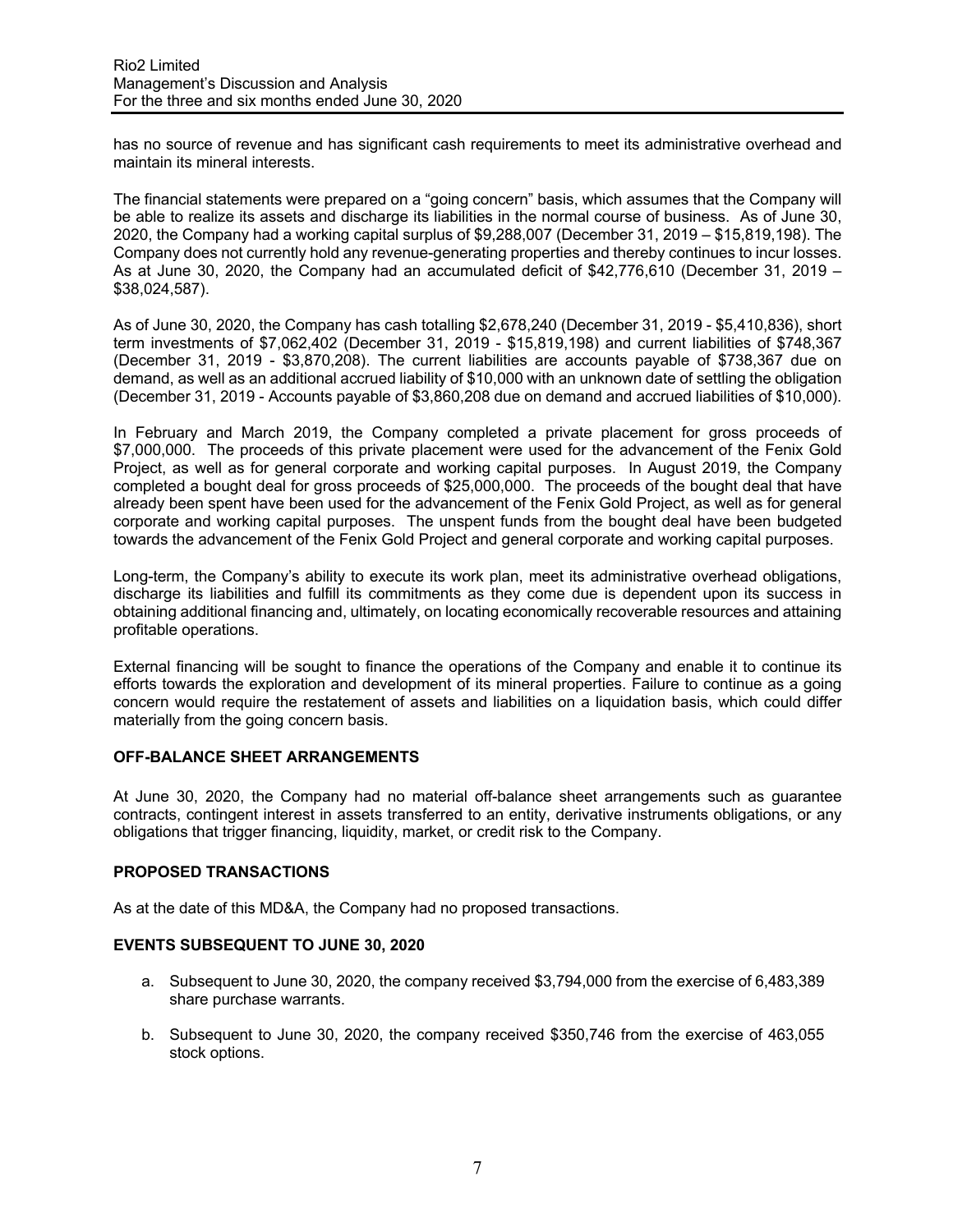c. Subsequent to June 30, 2020, 3,850,000 stock options with an exercise price of \$0.65 were issued. The options vest equally over a three-year term on the anniversary date, and have an expiry of five years.

#### **RISKS AND UNCERTAINTIES**

The Company's business consists of the exploration, evaluation and development of mineral properties and is subject to certain risks. The risks described below are not the only risks facing the Company and other risks now unknown to the Company may arise or risks now thought to be immaterial may become material. No guarantee is provided that other factors will not affect the Company in the future. Many of these risks are beyond the control of the Company.

#### *Limited History of Operations*

The Company has had a limited operating history upon which an evaluation of the Company, its current business and its prospects can be based. An investor should consider any purchase of the Company's securities in light of the risks, expenses, and problems frequently encountered by all companies in the early stages of their corporate development.

#### *Risks Inherent in Acquisitions*

It is part of the Company's corporate strategy to actively pursue the acquisition of exploration, development and production assets consistent with its acquisition and growth strategy. From time to time, the Company may also acquire securities of or other interests in companies with respect to which it may enter into acquisitions or other transactions. Acquisition transactions involve inherent risks, including but not limited to:

- accurately assessing the value, strengths, weaknesses, contingent and other liabilities, and potential profitability of acquisition candidates;
- ability to achieve identified and anticipated operating and financial synergies;
- unanticipated costs;
- diversion of management attention from existing business;
- potential loss of the Company's key employees or key employees of any business acquired;
- unanticipated changes in business, industry, or general economic conditions that affect the assumptions underlying the acquisition; and
- decline in the value of acquired properties, companies, or securities.

Any one or more of these factors or other risks could cause the Company not to realize the anticipated benefits of an acquisition of properties or companies, and could have a material adverse effect on its financial condition.

## *Dilution and Future Sales of Common Shares*

The Company is in the exploration and evaluation stage of its corporate development; it owns no producing properties and, consequently has no current operating income or cash flow from the properties it holds, nor has it had any income from operations in the past three financial years. As a consequence, operations of the Company are primarily funded by equity subscriptions. The Company may issue additional shares in the future, which may dilute a shareholder's holdings in the Company. The Company's articles permit the issuance of an unlimited number of Common Shares and shareholders will have no pre-emptive rights in connection with further issuances.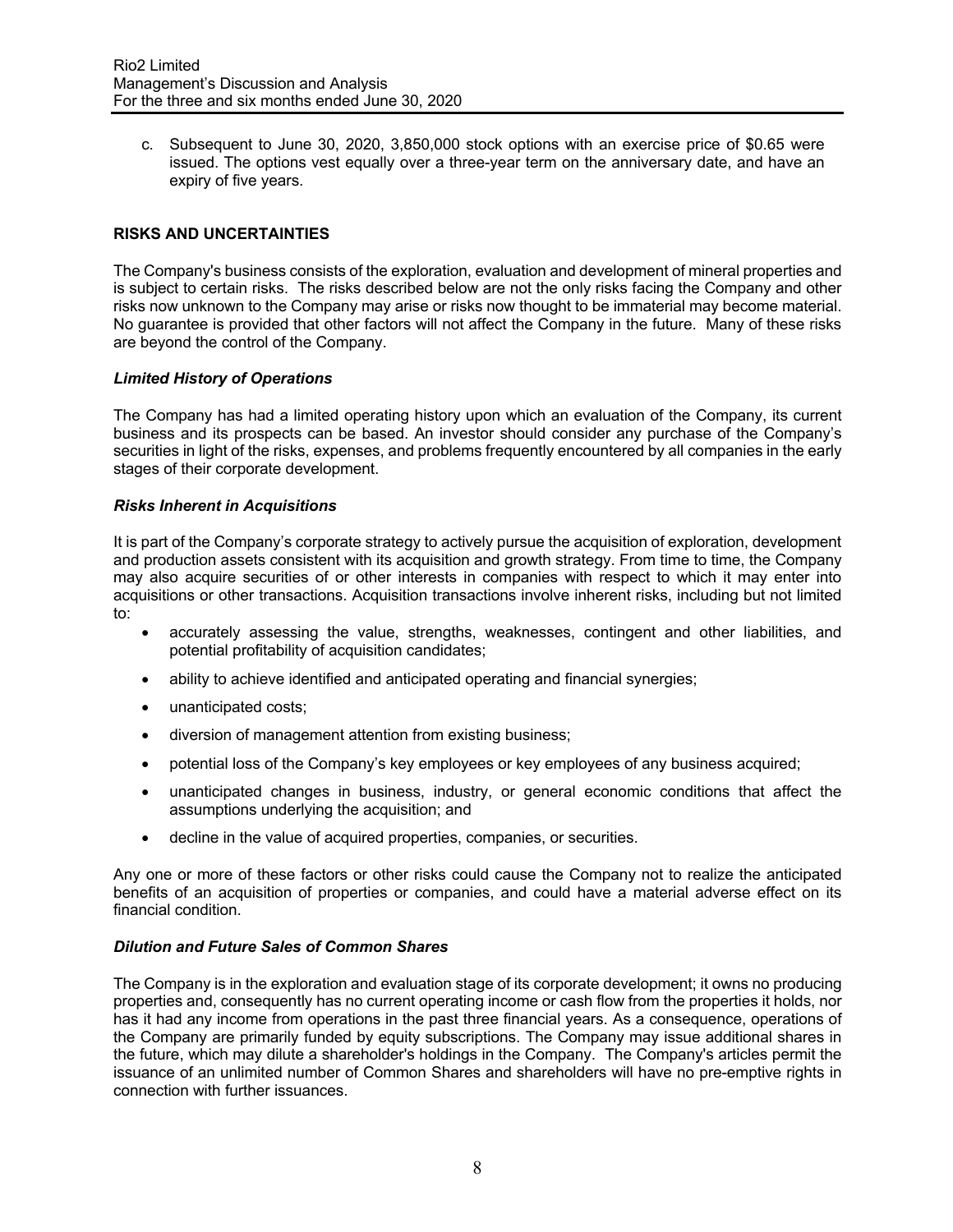## *Nature of Mining, Mineral Exploration and Development Projects*

Mining operations generally involve a high degree of risk. The Company's operations are subject to the hazards and risks normally encountered in the exploration, development, and production of minerals, including environmental hazards, explosions, unusual or unexpected geological formations or pressures and periodic interruptions in both production and transportation due to inclement or hazardous weather conditions. Such risks could result in damage to, or destruction of, mineral properties or producing facilities, personal injury, environmental damage, delays in mining, monetary losses, and possible legal liability.

Development projects have no operating history upon which to base estimates of future cash operating costs. For development projects, resource estimates and estimates of cash operating costs are, to a large extent, based upon the interpretation of geologic data obtained from drill holes and other sampling techniques, and feasibility studies, which derive estimates of cash operating costs based upon anticipated tonnage and grades of ore to be mined and processed, ground conditions, the configuration of the ore body, expected recovery rates of minerals from the ore, estimated operating costs, anticipated climatic conditions and other factors. As a result, actual production, cash operating costs and economic returns could differ significantly from those estimated. It is not unusual for new mining operations to experience problems during the start-up phase, and delays in the commencement of production often can occur.

Mineral exploration is highly speculative in nature. There is no assurance that exploration efforts will be successful. Even when mineralization is discovered, it may take several years until production is possible, during which time the economic feasibility of production may change. Substantial expenditures are required to establish proven and probable mineral reserves through drilling. Because of these uncertainties, no assurance can be given that exploration programs will result in the establishment or expansion of mineral resources or mineral reserves. There is no certainty that the expenditures made towards the search and evaluation of mineral deposits will result in discoveries or development of commercial quantities of ore.

## *Uncertainty of Exploration and Development Projects*

The future development of the Fenix Gold Project requires the construction and operation of a mine, processing plant and related infrastructure. As a result, the Company is subject to all of the risks associated with establishing mining operations including:

- the timing and cost, which will be considerable, of the construction of mining and processing facilities;
- the availability and costs of skilled labour, power, water, transportation and mining equipment;
- costs of operating a mine in a specific environment;
- the need to obtain necessary environmental and other governmental approvals and permits, and the timing of those approvals and permits;
- adequate access to the site; and
- unforeseen events.

The costs, timing and complexities of mine construction and development are increased by the remote location of the Company's properties. It is not unusual in a new mining operation to experience unexpected problems and delays during the construction and development of the mine. In addition, delays in the commencement or expansion of mineral production often occur and, once commenced or expanded, the production of a mine may not meet expectations or estimates set forth in the feasibility study. Accordingly, there are no assurances that the Company will successfully develop mining activities at properties.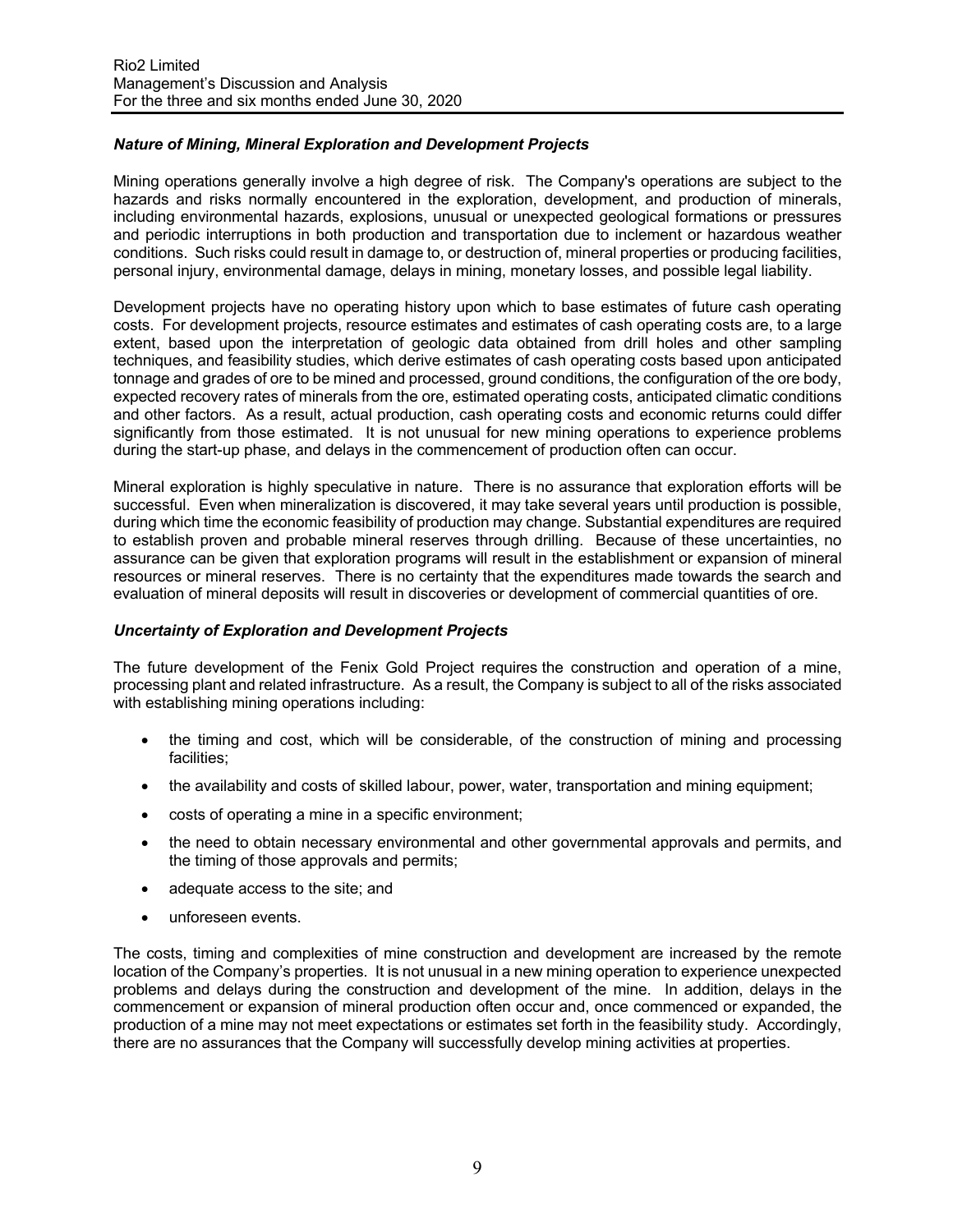# *Uninsured Risks Exist and May Affect Certain Values*

The Company maintains insurance to cover normal business risks. In the course of exploration and development of mineral properties, certain risks, and in particular, unexpected or unusual geological operating conditions including explosions, rock bursts, cave-ins, fire and earthquakes may occur. It is not always possible to fully insure against such risks as a result of high premiums or other reasons. Should such liabilities arise, they could reduce or eliminate any future profitability and result in increasing costs and a decline in the value of the Company's Common Shares.

#### *Key-Man and Liability Insurance Factors Should be Considered*

The success of the Company will be largely dependent upon the performance of its key officers. The Company has not, as yet, purchased any "key-man" insurance with respect to any of its directors, officers, and key employees and has no current plans to do so.

Although the Company may obtain liability insurance in an amount which management considers adequate, the nature of the risks for mining companies is such that liabilities might exceed policy limits, the liabilities and hazards might not be insurable, or the Company might not elect to insure itself against such liabilities due to high premium costs or other reasons, in which event the Company could incur significant costs that could have a material adverse effect upon its financial condition.

#### *Dependence on Outside Parties*

The Company has relied upon consultants, engineers and others and intends to rely on these parties for development, construction and operating expertise. Substantial expenditures are required to construct mines, to establish mineral reserves through drilling, to carry out environmental and social impact assessments, to develop metallurgical processes to extract the metal from the ore and, in the case of new properties, to develop the exploration and plant infrastructure at any particular site. If such parties' work is deficient or negligent or is not completed in a timely manner, it could have a material adverse effect on the Company.

## *Ability to Attract and Retain Qualified Personnel*

Recruiting and retaining qualified personnel is critical to the Company's success. The number of persons skilled in the acquisition, exploration and development of mining properties is limited and competition for such persons is intense. As the Company's business activity grows, they will require additional key financial, administrative and mining personnel as well as additional operations staff. If the Company is not successful in attracting and training qualified personnel, the efficiency of its operations could be affected, which could have a material adverse impact on the Company's future cash flows, earnings, results of operations, and financial condition.

## *Factors Beyond Corporation's Control*

The exploration and development of mineral properties and the marketability of any minerals contained in such properties will be affected by numerous factors beyond the control of the Company. These factors include government regulation, high levels of volatility in market prices, availability of markets, availability of adequate transportation and processing facilities and the imposition of new or amendments to existing taxes and royalties. The effect of these factors cannot be accurately predicted.

#### *Government Regulation and Permitting*

The current or future operations of the Company, including development activities, require permits from various federal, provincial or territorial and local governmental authorities, and such operations are and will be governed by laws and regulations governing prospecting, development, mining, production, exports,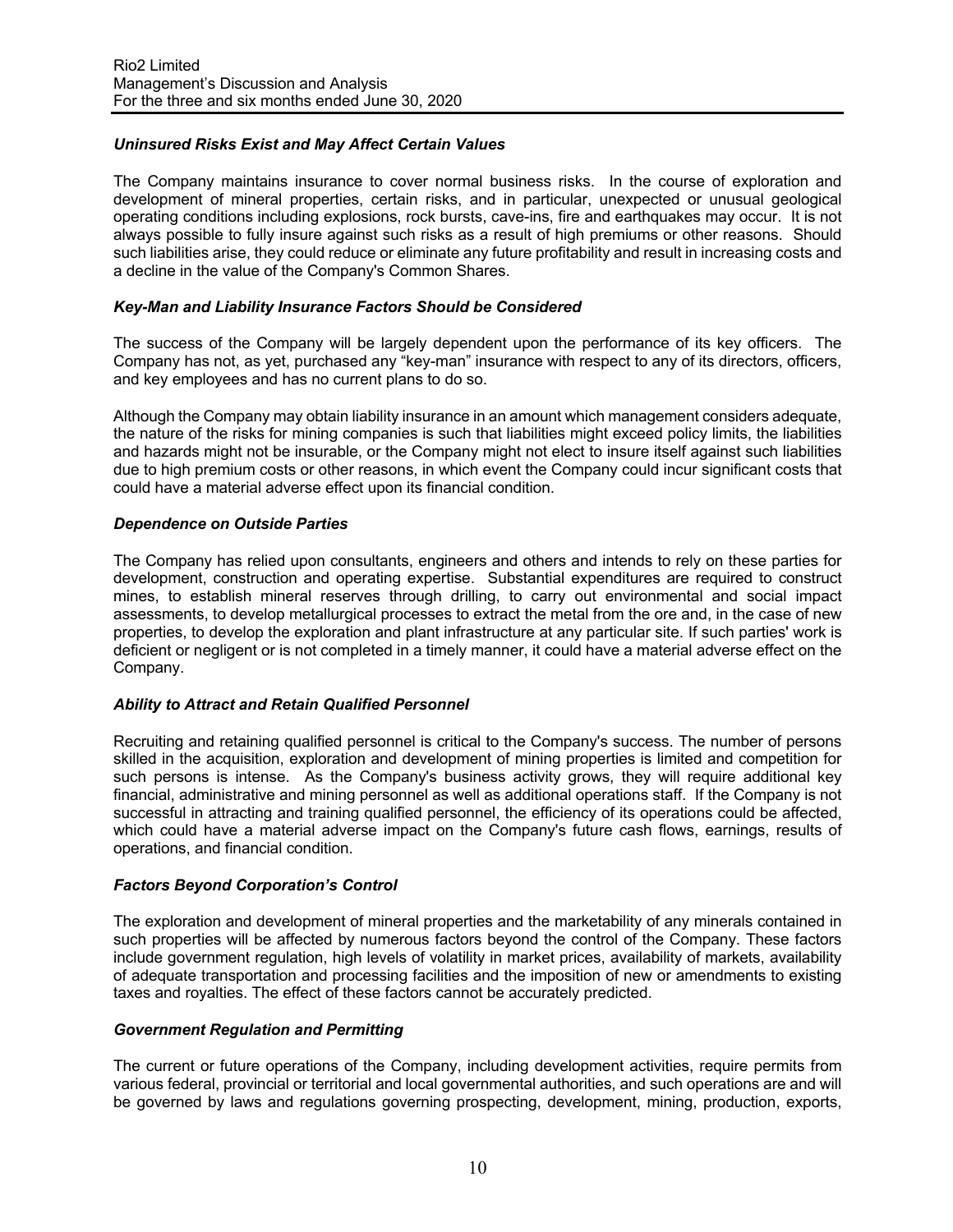taxes, labour standards, occupational health, waste disposal, toxic substances, land use, water use, environmental protection, land claims of local people, mine safety, and other matters.

Such exploration activities are also subject to substantial regulation under applicable laws by governmental agencies that will require the Company to obtain permits, licences, and approvals from various governmental agencies. There can be no assurance, however, that all permits, licences, and approvals that the Company may require for its operations and exploration activities will be obtainable on reasonable terms or on a timely basis or that such laws and regulations will not have an adverse effect on any mining project which the Company might undertake.

Failure to comply with applicable laws, regulations, and permitting requirements may result in enforcement actions thereunder, including orders issued by regulatory or judicial authorities causing operations to cease or be curtailed, and may include corrective measures requiring capital expenditures, installation of additional equipment, or remedial actions.

Amendments to current laws, regulations, and permits governing operations and activities of mining companies, or more stringent implementation thereof, could have a material adverse impact on the Company and cause increases in exploration expenses, capital expenditures or production costs or reduction in levels of production at producing properties or require abandonment or delays in development of new mining properties.

To the best of the Company's knowledge, it is operating in compliance with all applicable rules and regulations.

#### *Environmental Risks and Hazards*

The Company's activities are subject to extensive national, provincial, and local laws and regulations governing environmental protection and employee health and safety. The Company is required to obtain governmental permits and provide bonding requirements under environmental laws. All phases of the Company's operations are subject to environmental regulation. These regulations mandate, among other things, the maintenance of water quality standards and land reclamation. They also set forth limitations on the generation, transportation, storage, and disposal of solid and hazardous waste. Environmental legislation is evolving in a manner which will require stricter standards and enforcement, increased fines and penalties for non-compliance, and more stringent environmental assessments of proposed projects. There is no assurance that future changes in environmental regulation, if any, will not adversely affect the Company's operations.

Environmental laws and regulations are complex and have tended to become more stringent over time. These laws are continuously evolving. The Company is not able to predict the impact of any future changes in environmental laws and regulations on its future financial position due to the uncertainty surrounding the ultimate form such changes may take.

Existing and possible future environmental legislation, regulations and actions could cause additional expense, capital expenditures, restrictions, and delays in the activities of the Company, the extent of which cannot be predicted.

#### *Other Tax Considerations*

The Canadian federal and provincial tax treatment of natural resource activities has a material effect on the advisability of investing in mining companies. The ability of the Company to claim and collect tax credits relating to its natural resource activities and the return on an investment in Common Shares will be subject to applicable tax laws. There can be no assurance that applicable tax laws will not be amended so as to fundamentally alter the tax consequences of claiming and collecting tax credits and holding or disposing of the Common Shares.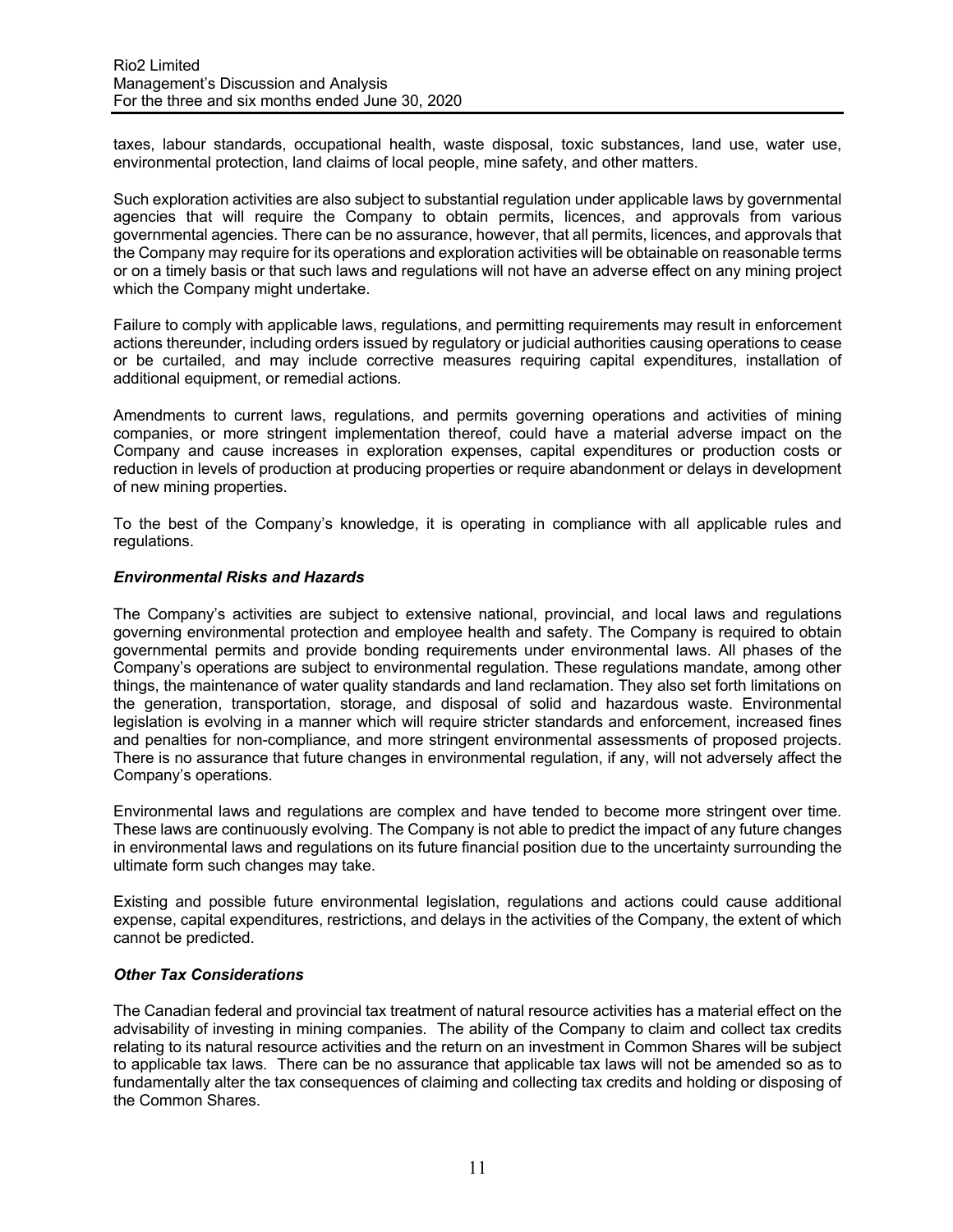## *Share Price Fluctuations*

The market price of securities of many companies, particularly development stage companies, experience wide fluctuations in price that are not necessarily related to the operating performance or the underlying asset values of prospects of such companies. There can be no assurance that fluctuations in the Company's share price will not occur.

## *Price Volatility of Publicly Traded Securities*

Securities of exploration and mining companies have experienced substantial volatility in the past, often based on factors unrelated to the financial performance or prospects of the companies involved. These factors include macroeconomic developments in North America and globally, and market perceptions of the relative attractiveness of particular industries. The Company's share price is also likely to be significantly affected by short-term changes in metal prices or in the Company's financial condition or results of operations as reflected in quarterly earnings reports. Other factors unrelated to the Company's performance that may have an effect on the price of the Common Shares include the following:

- the extent of analyst coverage available to investors concerning the Company's business may be limited if investment banks with research capabilities do not follow its securities;
- limited trading volumes and general market interest in the Company's securities may affect an investor's ability to trade the Common Shares; and
- the relatively small number of publicly held Common Shares may limit the ability of some institutions to invest in the Company's securities.

As a result of any of these factors, the market price of the Common Shares at any given point in time may not accurately reflect the Company's long-term value.

## *Conflicts of Interest*

There are potential conflicts of interest which the directors and officers of the Company may be subject in connection with the operations of the Company. Some of the directors and officers of the Company may be, or may become, engaged in the mineral exploration or mining industry, and situations may arise where directors, officers, and promoters will be in direct conflict with the Company. Such conflicts must be disclosed in accordance with, and are subject to such other procedures and remedies as apply under, the *Ontario Business Corporations Act*, and the applicable statutes of the jurisdictions of incorporation of the Company's subsidiaries.

## **CRITICAL ACCOUNTING ESTIMATES**

The Company's accounting policies are presented in Note 3 to the audited consolidated financial statements for the year ended December 31, 2019. These accounting policies can have a significant impact on the financial performance and financial position of the Company.

The preparation of the audited consolidated financial statements, using accounting policies consistent with International Financing Reporting Standards ("IFRS") and Interpretations of the International Financial Reporting Interpretations Committee ("IFRIC"), requires management to make estimates and assumptions which affect the reported amount of assets and liabilities, disclosure of contingent assets and liabilities at the date of the audited consolidated financial statements, and the reported amount of revenue and expenses during the reporting period. The most significant judgements applying to the Company's financial statements include Share-based payment transactions and Mineral resource estimate. Key judgements include the timing commencement of commercial production which in turn impacts the realization of input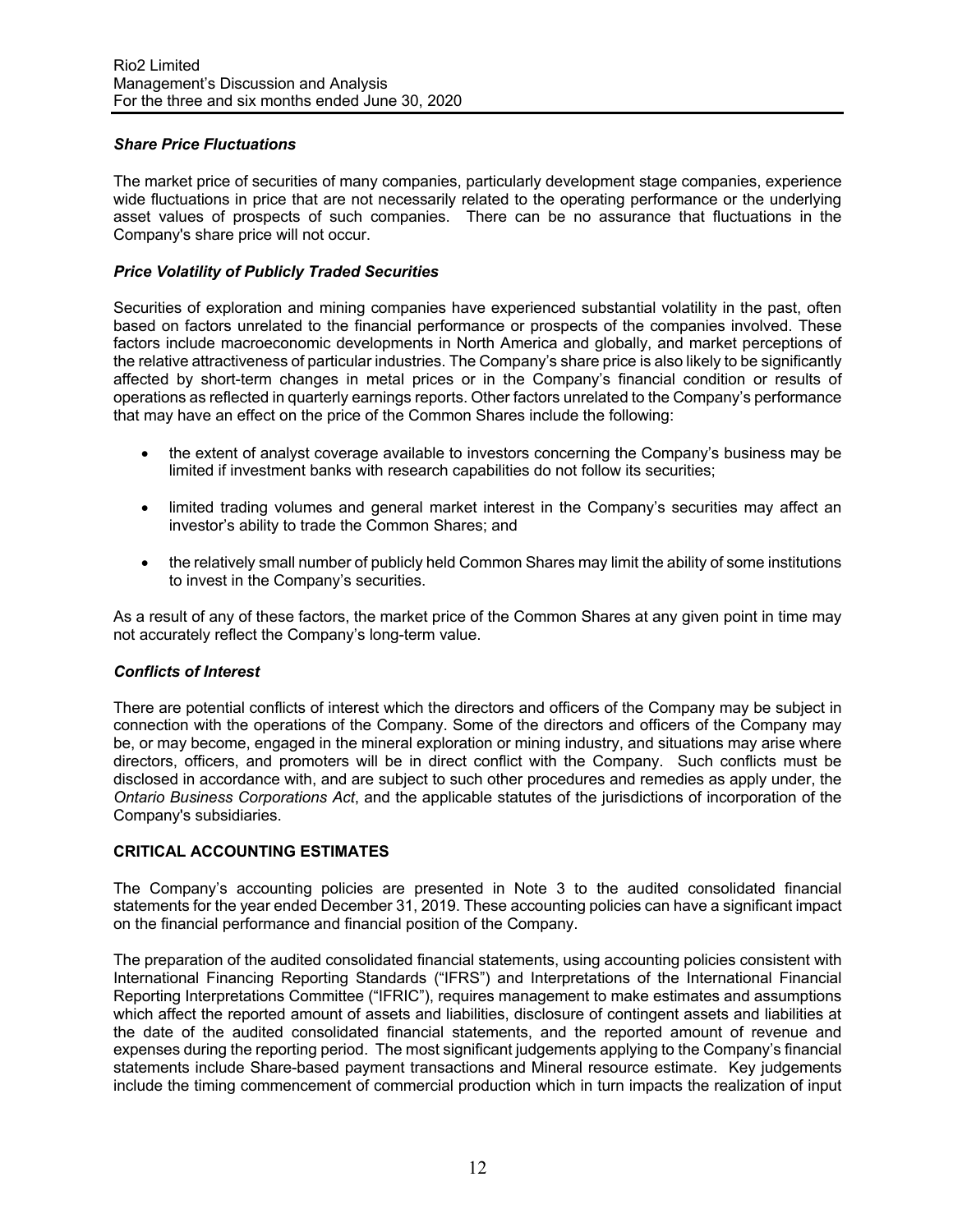tax inputs. While management believes the estimates are reasonable, actual results could differ from those estimates and could impact future results of operations and cash flows.

#### **Financial Instruments**

All financial instruments are classified as one of the following: held-to-maturity, loans and receivables, fair value through profit or loss ("FVTPL"), available-for-sale, or other financial liabilities. Financial assets and liabilities FVTPL are measured at fair value with gains and losses recognized in net income. Financial assets held-to-maturity, loans and receivables, and other financial liabilities are measured at amortized cost using the effective interest method. Available-for-sale instruments are measured at fair value with unrealized gains and losses recognized in other comprehensive income and reported in shareholders' equity.

Transaction costs that are directly attributable to the acquisition or issue of financial instruments that are classified as held-to-maturity, loans and receivables, or other financial liabilities are included in the initial carrying value of such instruments and amortized using the effective interest method. Transaction costs classified as FVTPL are expensed when incurred, while those classified as available for sale are included in the initial carrying value.

The Company classifies its financial instruments measured at fair value at one of three levels according to the relative reliability of the inputs used to estimate the fair value:

- Level 1 quoted prices (unadjusted) in active markets for identical assets or liabilities;
- Level 2 inputs other than quoted prices included in Level 1 that are observable for the asset or liability, either directly (i.e., as prices) or indirectly (i.e., derived from prices); and
- Level 3 inputs for the asset or liability that are not based on observable market data (unobservable inputs).

## **CHANGES IN ACCOUNTING POLICIES AND DISCLOSURES**

#### Amendments to IFRS 3 – Definition of a Business

The amendments are aimed at resolving difficulties that arise when an entity determines whether it has acquired a business or group of assets. The amendments are effective for business combinations for which acquisition date is on after the beginning of the first annual reporting period beginning on or after January 1, 2020. The Company has not yet assessed the future impact of this new standard on its financial statements.

#### IFRS 17 – Insurance Contracts

IFRS 17 establishes the principles for the recognition, measurement, presentation and disclosure of insurance contracts within the scope of the standard. The objective of IFRS 17 to ensure that an entity provides relevant information that faithfully represents those contracts. This information gives a basis for users of financial statements to assess the effect that insurance contracts have on the entity's financial position, financial performance and cash flows. The standard is effective for periods beginning on or after January 1, 2021. The Company has not yet assessed the future impact of this new standard on its financial statements.

#### **MATERIAL LEGAL PROCEEDINGS**

The Company is not a party to any legal proceedings.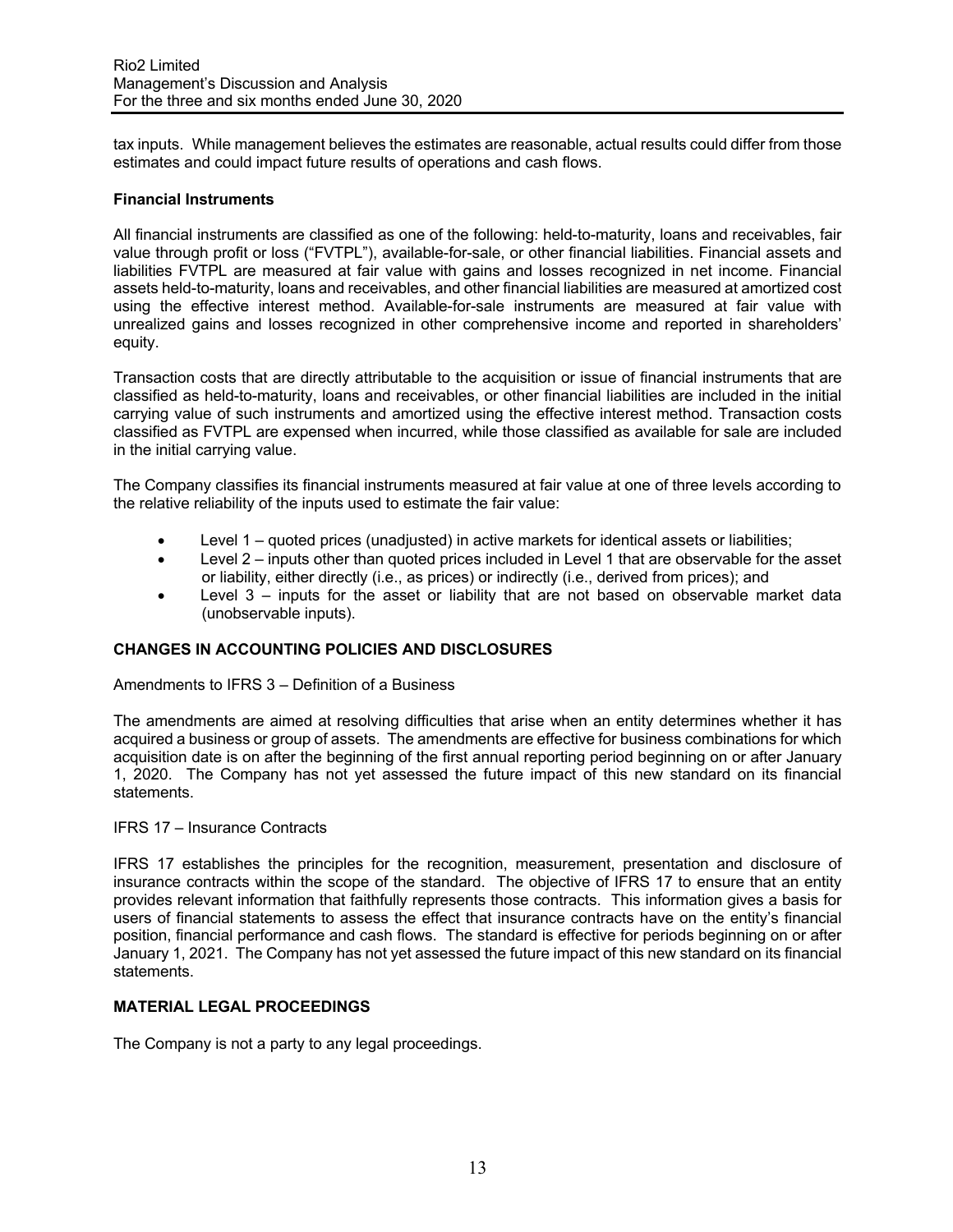#### **EXECUTIVE TEAM**

| Alexander Black<br>Andrew Cox<br>Kathryn Johnson<br>Jose Luis Martinez | - Chief Executive Officer. President and Director<br>- Executive Vice President – Chief Operating Officer<br>- Executive Vice President – Chief Financial Officer and Corporate Secretary<br>- Executive Vice President – Chief Strategy Officer |
|------------------------------------------------------------------------|--------------------------------------------------------------------------------------------------------------------------------------------------------------------------------------------------------------------------------------------------|
| <b>BOARD OF DIRECTORS</b>                                              |                                                                                                                                                                                                                                                  |

| Dr. Klaus Zeitler         | - Chairman and Director                           |
|---------------------------|---------------------------------------------------|
| Alexander Black           | - Chief Executive Officer, President and Director |
| Drago Kisic               | - Director                                        |
| Ram Ramachandran          | - Director                                        |
| Sidney Robinson           | - Director                                        |
| <b>Albrecht Schneider</b> | - Director                                        |
| David Thomas              | - Director                                        |

#### **OUTSTANDING COMMON SHARES, OPTIONS, RESTRICTED SHARE UNITS AND WARRANTS**

At August 24, 2020, there were 189,323,971 issued and fully paid common shares.

|                      | Outstanding                                     | Exercisable                        |                      |                                    |  |
|----------------------|-------------------------------------------------|------------------------------------|----------------------|------------------------------------|--|
| Number of<br>Options | Weighted average remaining<br>contractual years | Weighted average<br>exercise price | Number of<br>Options | Weighted average<br>exercise price |  |
| 330,049              | 0.30                                            | \$0.30                             | 330,049              | \$0.30                             |  |
| 542.932              | 0.83                                            | \$0.76                             | 542.932              | \$0.76                             |  |
| 445,566              | 1.65                                            | \$0.91                             | 445,566              | \$0.91                             |  |
| 1.366.735            | 1.78                                            | \$1.53                             | 1,366,735            | \$1.53                             |  |
| 500.025              | 1.93                                            | \$2.25                             | 500.025              | \$2.25                             |  |
| 166.675              | 2.03                                            | \$2.56                             | 166.675              | \$2.56                             |  |
| 333,350              | 2.29                                            | \$1.66                             | 333,350              | \$1.66                             |  |
| 777.817              | 2.86                                            | \$0.82                             | 444.467              | \$0.82                             |  |
| 1,873,333            | 3.36                                            | \$0.65                             | 646.667              | \$0.65                             |  |
| 5.380.000            | 4.31                                            | \$0.55                             |                      | \$0.55                             |  |
| 3,650,000            | 4.99                                            | \$0.65                             |                      | \$0.65                             |  |
| 15.366.482           | 3.54                                            | \$0.80                             | 4,776,465            | \$1.23                             |  |

The following table summarizes the Company's stock options as at August 24, 2020:

Each option entitles the holder to purchase one Common Share for a period of five years from the date of grant. The options granted by Rio2 vest 1/3 equally over a three-year period. The options assumed from Atacama, if not already vested, vested in full on July 24, 2018. The grant of the RSUs and options are subject to the terms of the Share Incentive Plan and the Stock Option Plan respectively, and final regulatory approval and if applicable, shareholder approval.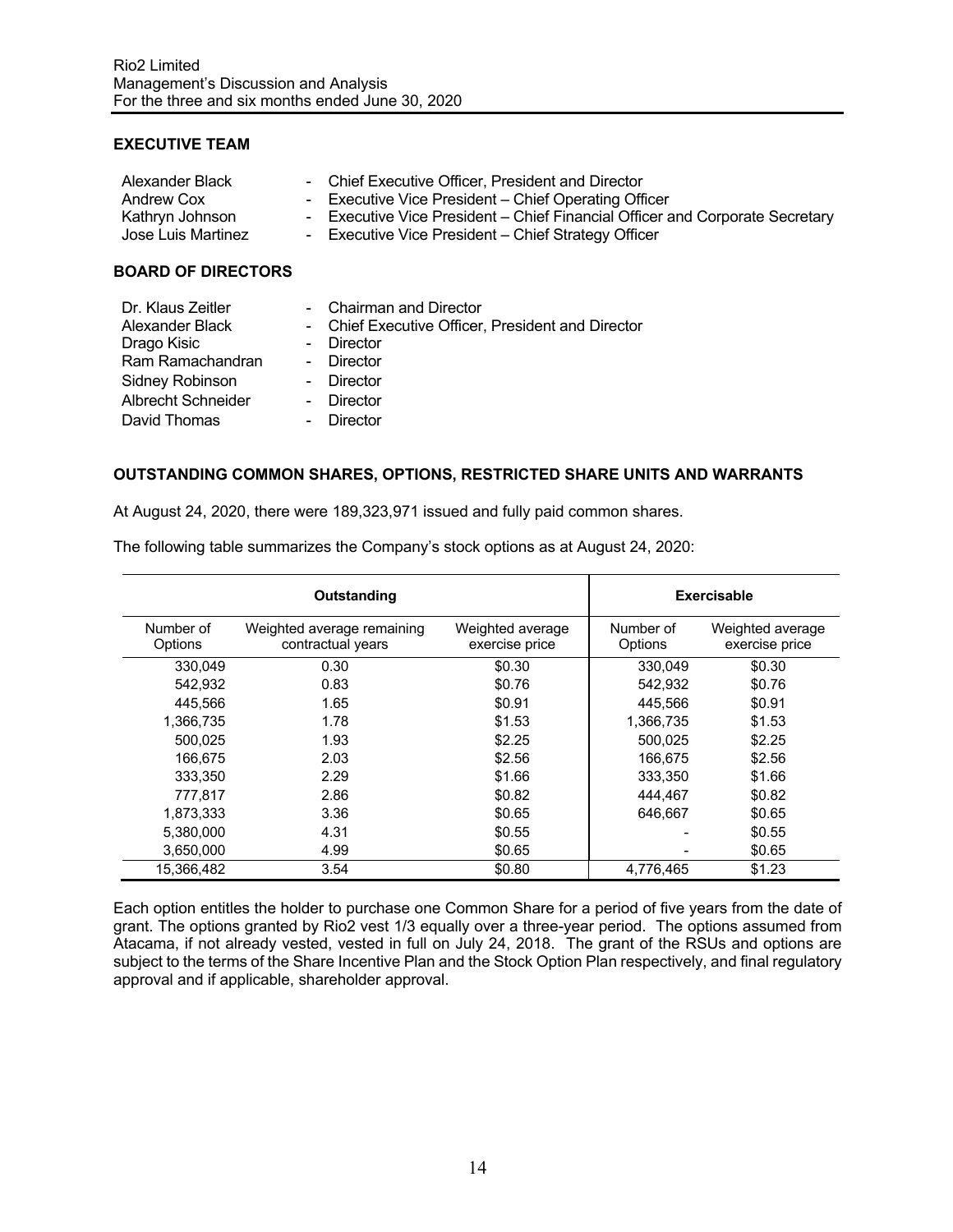RSU transactions are summarized as follows:

|                                     | Number of RSUs |
|-------------------------------------|----------------|
| Outstanding, December 31, 2019      | 312.237        |
| Vested and settled in common shares | (162, 237)     |
| Outstanding, August 24, 2020        | 150,000        |
| Vested, August 24, 2020             |                |

The RSUs, which original terms saw a vesting schedule of 1/3 equally over a three-year period, include a time-based and a performance-based component with a multiplier as determined by the Company's Board of Directors, and entitle the holder to an amount computed by the value of a notional number of Common Shares designated in the award.

The RSUs may be settled in equity instruments, or cash, at the sole discretion of the Company. The choice to settle in equity instruments does not have any commercial substance and the Company does not have a past practise of settling in cash.

In February and March 2019 as part of the private placement of 15,217,391 units, the Company issued 15,217,391 warrants with an exercise price of \$0.65 and an expiry of two years. 12,623,525 warrants will expire on February 28, 2021 and 2,593,866 warrants will expire on March 13, 2021.

On August 13, 2019, as part of the bought deal of 62,500,000 units, the Company issued 31,250,000 warrants with an exercise price of \$0.50, which will expire on August 13, 2022. Warrants outstanding as of August 24, 2020 were:

| Expiry dates      | Number of warrants | Conversion price |
|-------------------|--------------------|------------------|
| February 28, 2021 | 9.027.656          | \$0.65           |
| March 13, 2021    | 2.507.696          | \$0.65           |
| August 13, 2022   | 28.321.950         | \$0.50           |
|                   | 39,857,302         |                  |

## **QUALIFIED PERSONS**

Enrique Garay, MSc P.Geo., Senior Vice President - Geology is the Qualified Person for the Company.

#### **TECHNICAL INFORMATION**

Where appropriate, certain information contained in this MD&A regarding the Company's Fenix Gold Project or in a document incorporated or deemed to be incorporated by reference herein updates information from the report entitled "Updated Pre-feasibility Study for the Fenix Gold Project" dated October 15, 2019, prepared by Raul Espinoza (QP) MAusIMM CP, Anthony Maycock (QP) P.Eng., Mario Rossi (QP) FAusIMM CP, Denys Parra (QP) SME, Registered Member and Andres Beluzan (QP) Chilean Mining Commission, Registered Member and addressed to Rio2 Limited (the "Fenix Technical Report"). Any updates to the scientific or technical information derived from the Fenix Technical Report and any other scientific or technical information contained in this MD&A was approved by Enrique Garay, MSc P.Geo., a "Qualified Person" for the purposes of National Instrument 43-101 and an officer of the Company.

## **FORWARD-LOOKING INFORMATION**

This MD&A contains certain statements that may constitute "forward-looking statements." All statements, other than statements of historical fact, included herein, including but not limited to, statements regarding future anticipated property acquisitions, the nature of future anticipated exploration programs and the results thereof, discovery and delineation of mineral resources/reserves, business and financing plans and